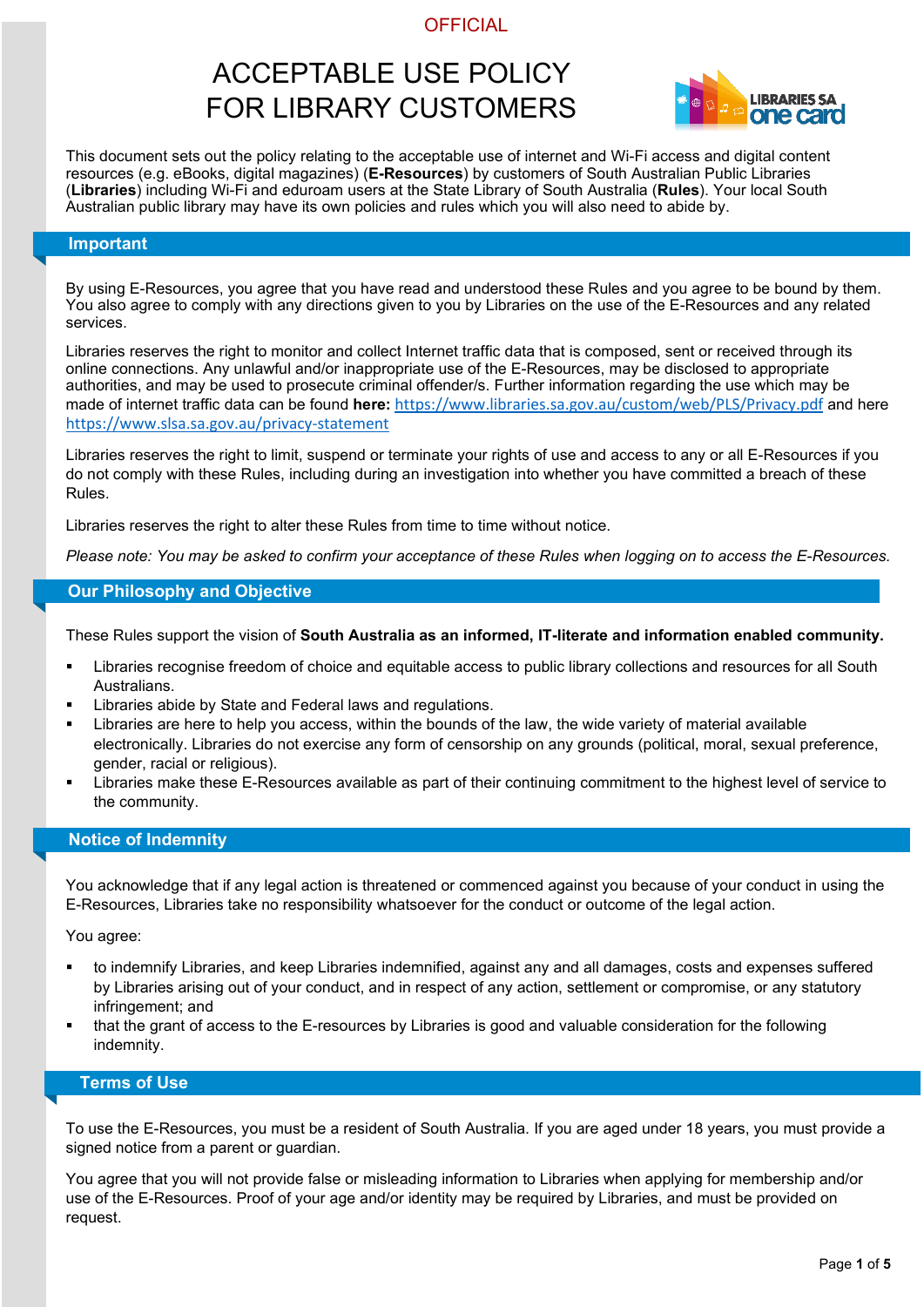You must not use or attempt to use the E-Resources (including either using or attempting to use Libraries' network or allowing or attempting to allow the telecommunications supplier's (**Supplier**) network to be used) in a manner which is

**unlawful** or is **prohibited** by a code of conduct or these Rules. This includes, but is not limited to, the use or attempted use of the E-Resources:

- 1. to gain access to or to transmit, publish or communicate any material that is pornographic, obscene, defamatory, offensive, objectionable, abusive, indecent, sexist, racist, menacing, or otherwise illegal;
- 2. to engage in any conduct that contravenes a Commonwealth or State law or regulation, a council by-law, or an applicable code of conduct;
- 3. to circumvent any filtering or other content access device or software;
- 4. to interfere with electronic rights management information;
- 5. for any purpose which you have previously been advised by Libraries is prohibited;
- 6. in a manner which may expose Libraries or its Supplier to liability;
- 7. in any way which damages or interferes (or threatens to damage or interfere) with the operation of the E-Resources or with the efficiency of Libraries' or its Supplier's network (including as a result of attempts by you to increase the capacity or performance of your system or your equipment);
- 8. in any way which may damage any property or injure or kill any person;
- 9. to engage in any conduct which is defamatory, abusive, menacing or harassing, including towards Libraries staff and volunteers;
- 10. to make inappropriate contact with children or minors;
- 11. to infringe another person's rights (including that person's intellectual property rights);
- 12. to violate or infringe any duty or obligation owed to any person under law;
- 13. in any way that may damage any telecommunications infrastructure or equipment that is not owned by you, or interfere with or interrupt any telecommunications network, equipment, facilities or cabling;
- 14. to make any hoax call, including calls to an emergency service;
- 15. to:
	- 15.1. store, or direct to be stored on Libraries' or the Supplier's networks or servers, or otherwise download through the use of the Supplier's networks;
	- 15.2. link to or reference from Libraries' or the Supplier's networks or servers, or
	- 15.3. access, reproduce, distribute, publish or commercially exploit,

any content or material in any form that can be stored and accessed electronically (**Content**) that:

- 15.4. may, or may be likely to, infringe a person's rights as an owner or licensee of the copyright in a work, sound recording, cinematograph film, television or sound broadcast, published edition of work or in any item, thing or product in which copyright subsists under the *Copyright Act 1986* (Cth); or
- 15.5. is in contravention of any Australian State, Territory or Commonwealth law (including without limitation any Content that is classified 'RC' or 'X18+' under the *Classification (Publications, Films and Computer Games) Act 1995* (Cth), or is likely to be so classified under that Act;
- 16. to send, relay or distribute any electronic data, the contents or properties of which have been manipulated for the purpose of maliciously or illegally impersonating or obscuring the original source of that data. This does not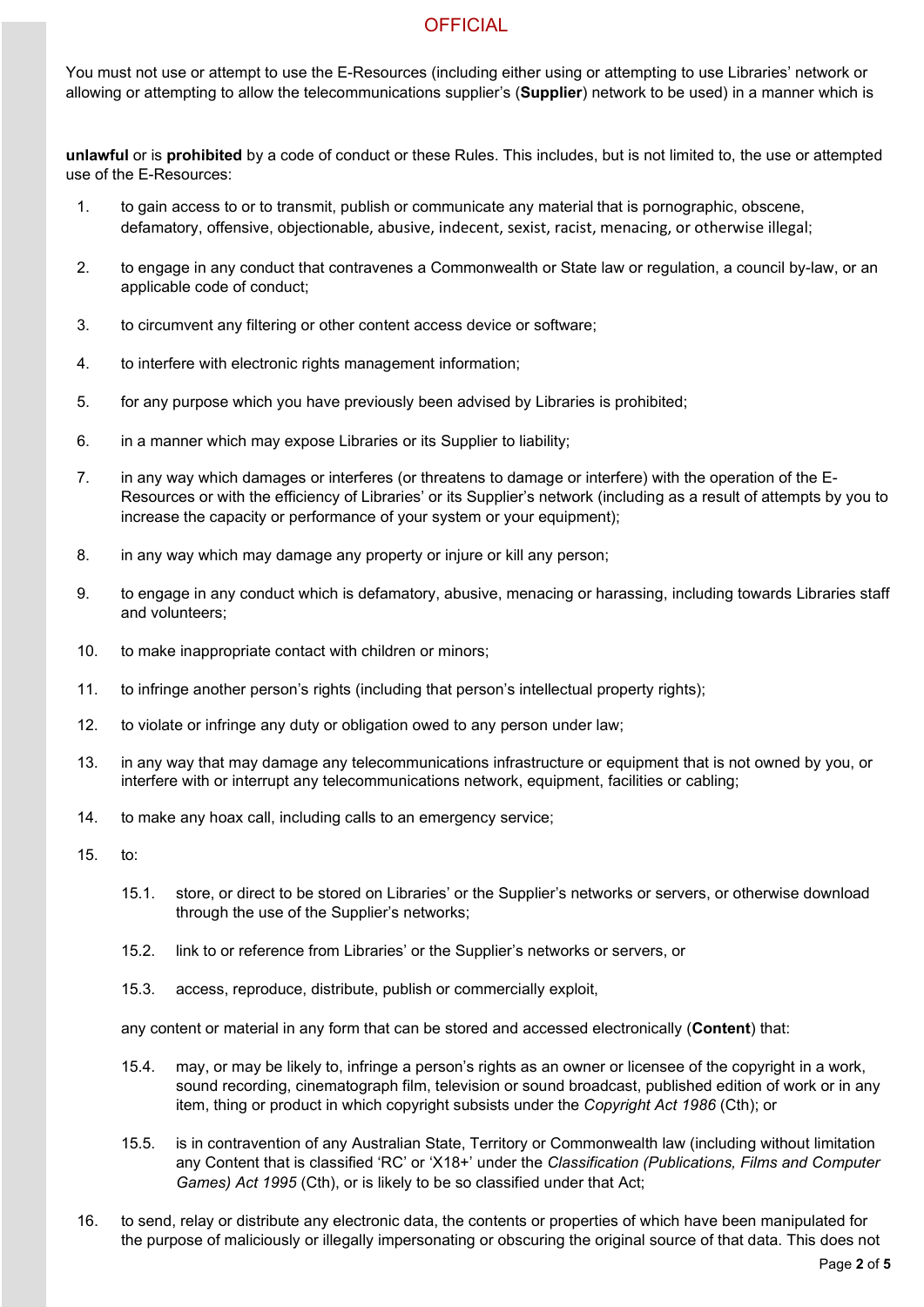include the use of Virtual Private Networks or similar concepts in circumstances where this is legal and otherwise complies with these Rules;

- 17. to access, monitor, use or control any other person's equipment, systems, networks or data (including usernames and passwords) or to otherwise probe, scan or test the vulnerability of any other person's equipment, networks, systems or data, without that person's consent;
- 18. to access, or attempt to access, the accounts or private information of others, or to penetrate, or attempt to penetrate, Libraries or a third party's security measures, computer software or hardware, electronic communications system or telecommunications system, whether or not the intrusion results in the corruption or loss of data. This does not include conducting network security testing specifically requested by the owner of the targeted network or system;
- 19. to use or distribute software (such as password guessing programs, keyboard loggers, viruses or Trojans) with the intent of compromising the security of any network or system;
- 20. to make fraudulent offers to sell or buy products, items, or services or to advance any type of financial scam such as 'pyramid schemes', 'Ponzi schemes', and 'chain letters';
- 21. to engage in any activity which impairs the ability of other people or systems to use the E-Resources. This includes any malicious activity resulting in an adverse event such as denial of service attacks against another network host or individual user, flooding of a network, overloading a service, improper seizing or abuse of operator privileges, and attempts to harm a system or network. For the avoidance of doubt, this clause does not capture an activity solely because it unintentionally contributes to network congestion;
- 22. to provide unrestricted access to Content that is unsuitable for minors;
- 23. to engage in mass posting of messages to newsgroups;
- 24. to post advertisements other than in newsgroups that specifically encourage or permit advertising;
- 25. to post binary files other than in newsgroups that specifically encourage or permit such postings;
- 26. to post large or numerous messages with purpose of disrupting a newsgroup;
- 27. to send messages that contain invalid or forged headers or domain names or deceptive addressing;
- 28. to send, allow to be sent, or assist in the sending of one or more unsolicited commercial electronic messages with an "Australian link" as contemplated by the *Spam Act 2003 (Cth)*;
- 29. to relay e-mail from a third party's mail server without permission or which employs similar techniques to hide or obscure the source of the e-mail;
- 30. to connect to Libraries network with an open relay mail server or any other device which may allow third parties to use that mail server or device for the purposes of sending electronic messages, solicited or otherwise, with or without their prior knowledge or consent;
- 31. to use or distribute any software designed to harvest email addresses; or
- 32. to otherwise breach the *Spam Act 2003* or any regulations made under the *Spam Act 2003*.
- In addition to these Rules, eduroam users must comply with the conditions of use for eduroam which can be viewed here: [https://www.libraries.sa.gov.au/eduroam.](https://www.libraries.sa.gov.au/eduroam)

#### **Copyright Warning**

Digital materials accessible through Libraries are protected by copyright and other intellectual property laws. It is entirely your obligation to ensure that you operate within the legal system, and as a minimum requirement you are obliged to comply with the *[Copyright Act 1968](https://www.legislation.gov.au/Series/C1968A00063)*.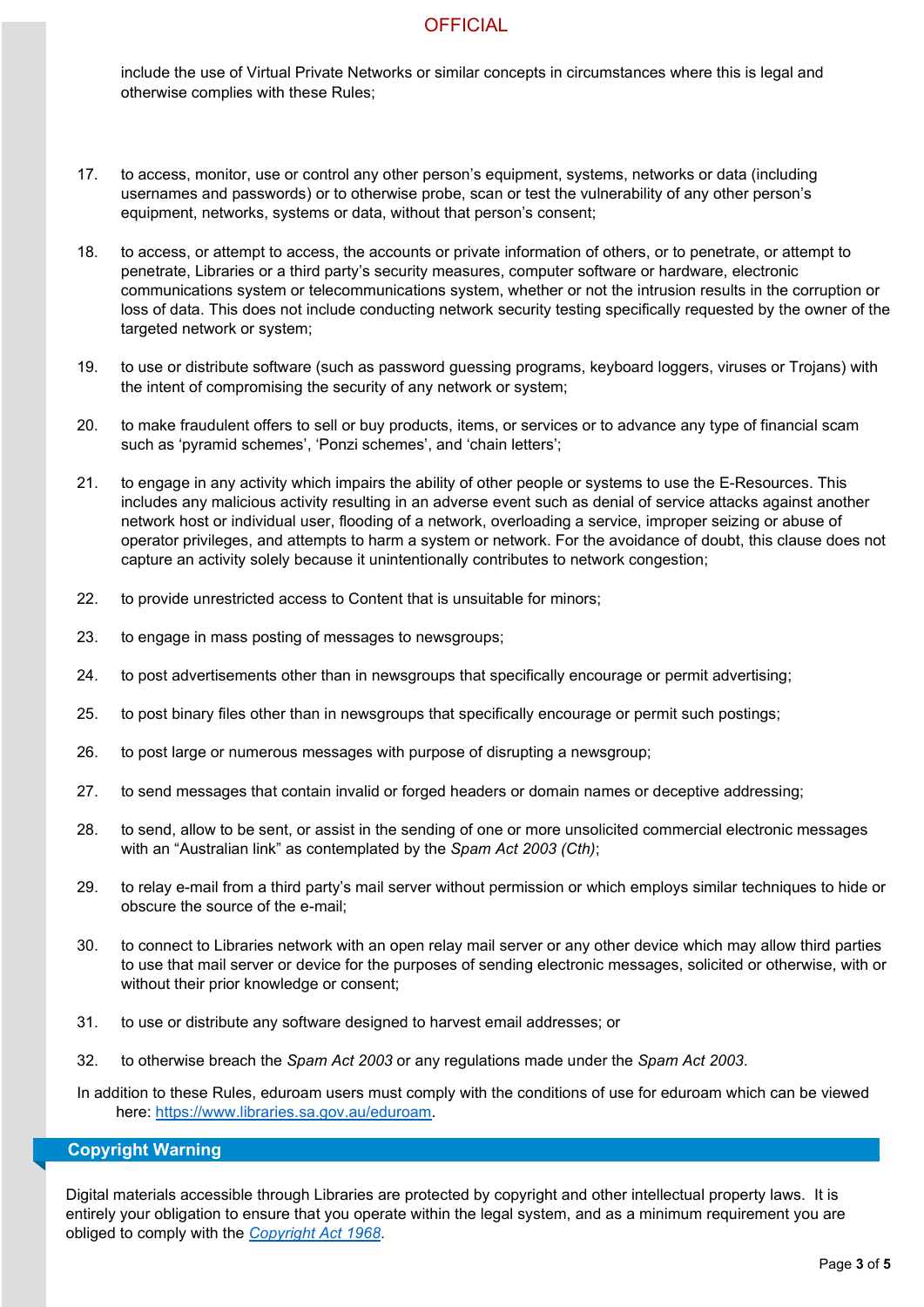Use of digital materials is governed by licence agreements between the publishers and suppliers of materials and administered by Public Library Services (Government of South Australia).

#### **Supervision of Minors**

Libraries accepts no responsibility or liability for minors' use of the E-Resources. Parents or guardians responsible for minors must exert their own safeguards and controls, including supervision of minors' use of the E-Resources.

- Please note that anyone aged under 18 years is considered a minor for the purposes of these Rules and the *Broadcasting Services Amendment (Online Services) Act 1999*.
- If requested by Libraries staff or volunteers, verification of age must be produced and a parent or guardian's notice signed.

## **Content**

Libraries do not control the content or layout of any material on any website accessible via the E-Resources. Libraries do not make any representation or warranty about relevancy, accuracy, quality, or validity of any material which you may access via the E-Resources and you must make that judgement for yourself. Some material you access may require or request you to divulge personal details and credit information: you do so at your own risk.

E-Resources, as well as physical materials supplied through Libraries are available for general public access under the *[Classification \(Publications, Films and Computer Games\) Enforcement Act 1995.](https://www.legislation.gov.au/Details/C2017C00267)* Libraries applies no censorship in the choice of resources that form the collection. Parents or guardians responsible for minors may wish to regulate minors' access to the E-Resources and physical materials based on their individual values or beliefs, and are responsible for monitoring and supervising minors' use of the collection.

In accordance with the ALIA statements on [Online Content Regulation](https://www.alia.org.au/about-alia/policies-standards-and-guidelines/alia-online-content-regulation) and [Free Access to Information](http://www.alia.org.au/about-alia/policies-standards-and-guidelines/statement-free-access-information) and IFLA statement [Statement on Libraries and Intellectual Freedom,](https://www.ifla.org/publications/ifla-statement-on-libraries-and-intellectual-freedom) Libraries do not censor, remove, or restrict resources that some may find offensive. Libraries applies no censorship in the choice of resources.

All use of the E-Resources is at your own risk.

#### **Internet Wireless Access**

You must use reasonable endeavours to secure any device or network within your control which you use to access the E-Resources against being used in breach of these Rules, including by third parties, by:

- **IDOGGING OF Libraries computers and E-Resources after use;**
- the installation and maintenance of antivirus and firewall software;
- the application of operating system and application software patches and updates; and
- protecting your account information and password and taking all reasonable care to prevent unauthorised access to your service, including taking reasonable steps to secure any Wi-Fi network that your operate.

Unless otherwise stated, Libraries' rights to limit, suspend or terminate your access to some or all of the E-Resources under these Rules applies regardless of whether the breach or suspected breach of the Rules was committed intentionally, or by means not authorised by you (such as through Trojan horses, viruses or other security breaches).

#### **Viruses, Worms, Trojans, Denial of Service**

While Libraries will make reasonable efforts to ensure the security of our network, it cannot and does not guarantee that viruses and other detrimental programs will not be distributed via our network. Libraries are not liable for any degradation in service, increased download or damage suffered by you as a result of any program received or sent by you over our network.

It is important to protect your computer and any connected networks against higher level computer programs (such as viruses, worms, Trojans and other malicious programs) and lower level Denial of Service (DOS) attacks that can be distributed or propagated via the Internet, including electronic mail. It is your responsibility to ensure that you have in place appropriate protection for your systems and to prevent circulation of such computer programs and attacks from your computer or networks through Libraries' or its Supplier's networks.

Further information and assistance on virus protection can be found [here.](https://www.sei.cmu.edu/about/divisions/cert/index.cfm)